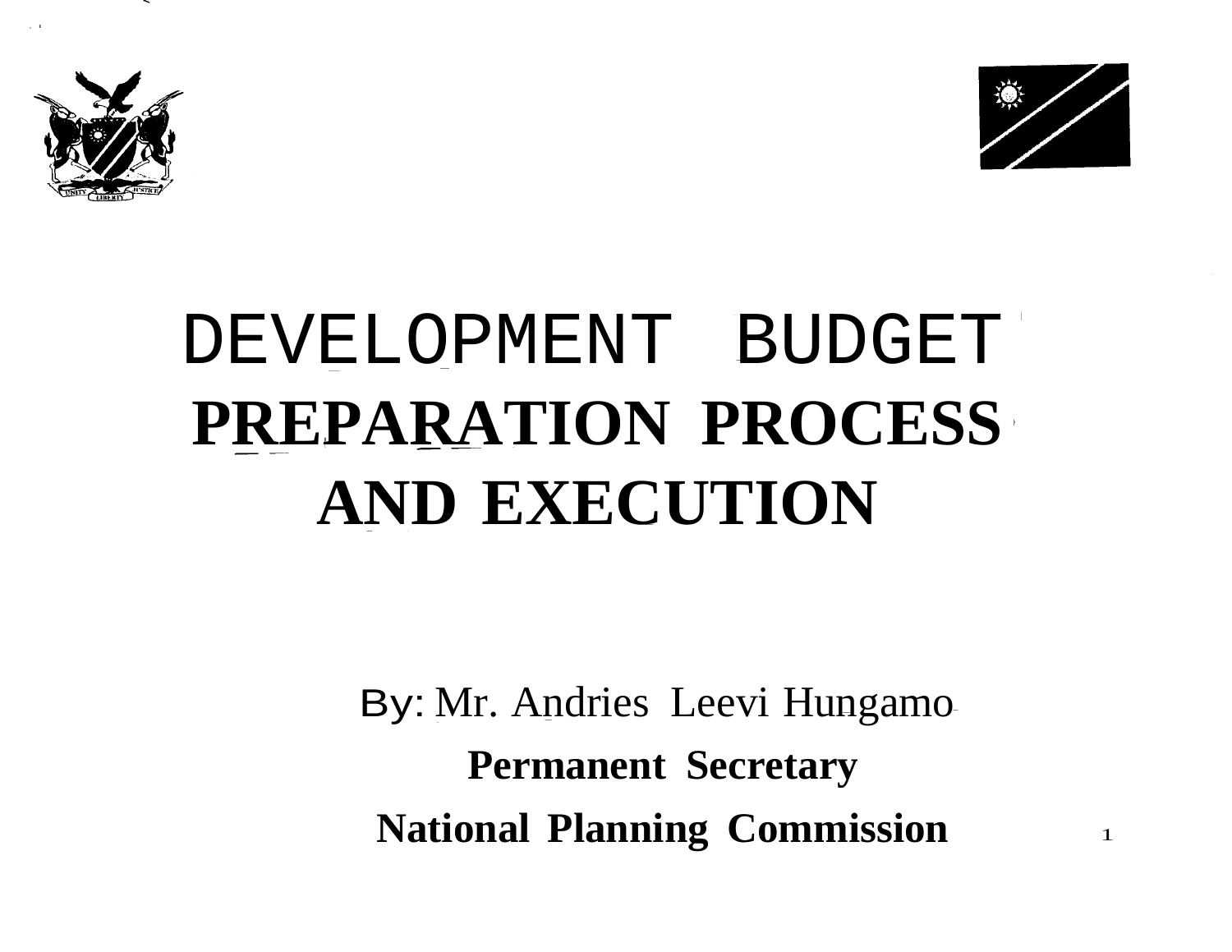#### **OUTLINE**

#### **1. Introduction**

#### **2. National budget cycle**

3. Key dates for the National budget cycle

- 4. Project Identification and Budgeting Approach
	- **- Top Down Approach**
	- **- Bottom Up Approach**
- 5. Development Budget and Project Execution and **Monitoring**
- **6. Conclusion**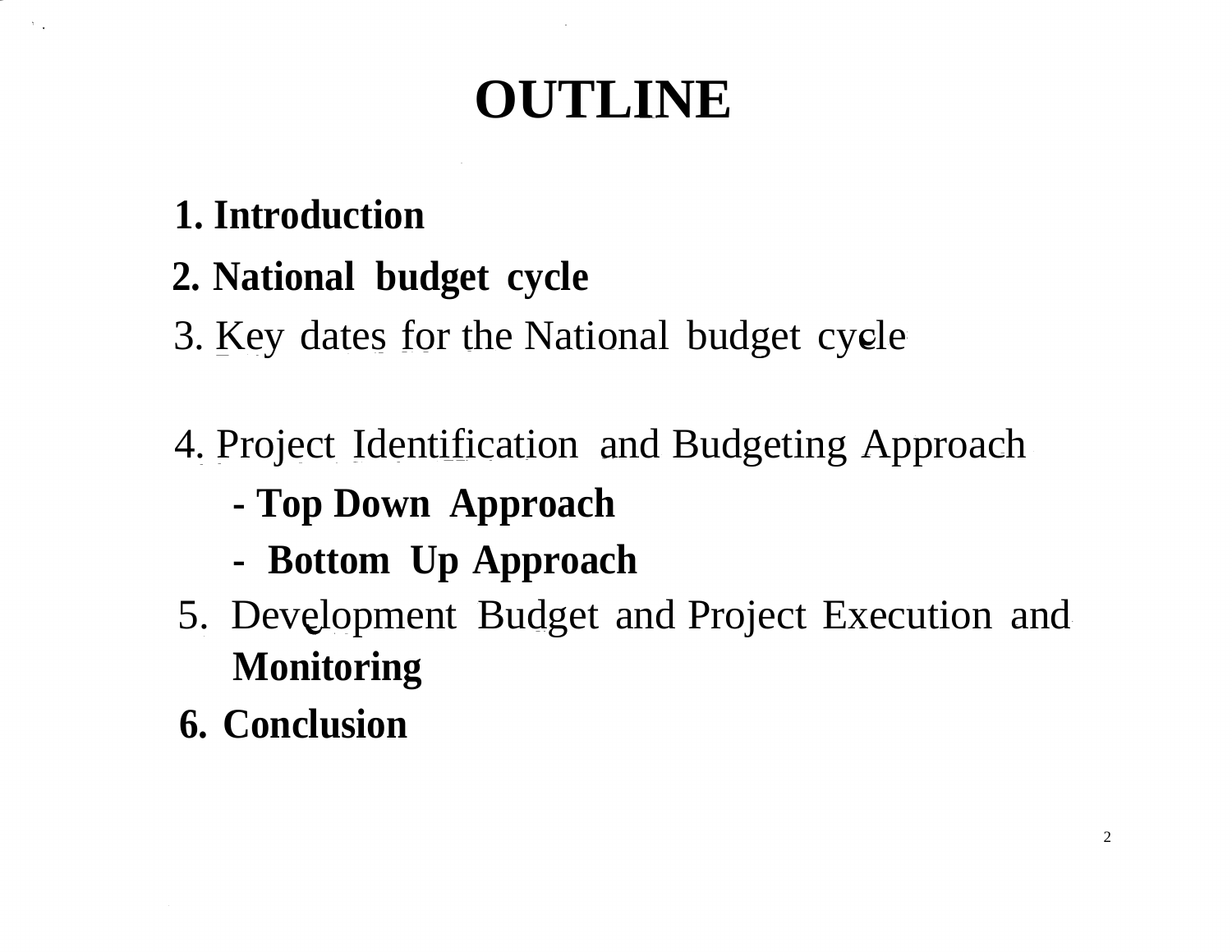#### **1.** INTRODUCTION

#### **Development Budget:**

• It is a budget for public investment aimed to fund public infrastructure such as roads, schools, hospitals etc.

#### **Importance**

- It guides government's decisions on resource prioritization, allocation and management.
- It determines Government influence on the economy as an investor and as a provider of services.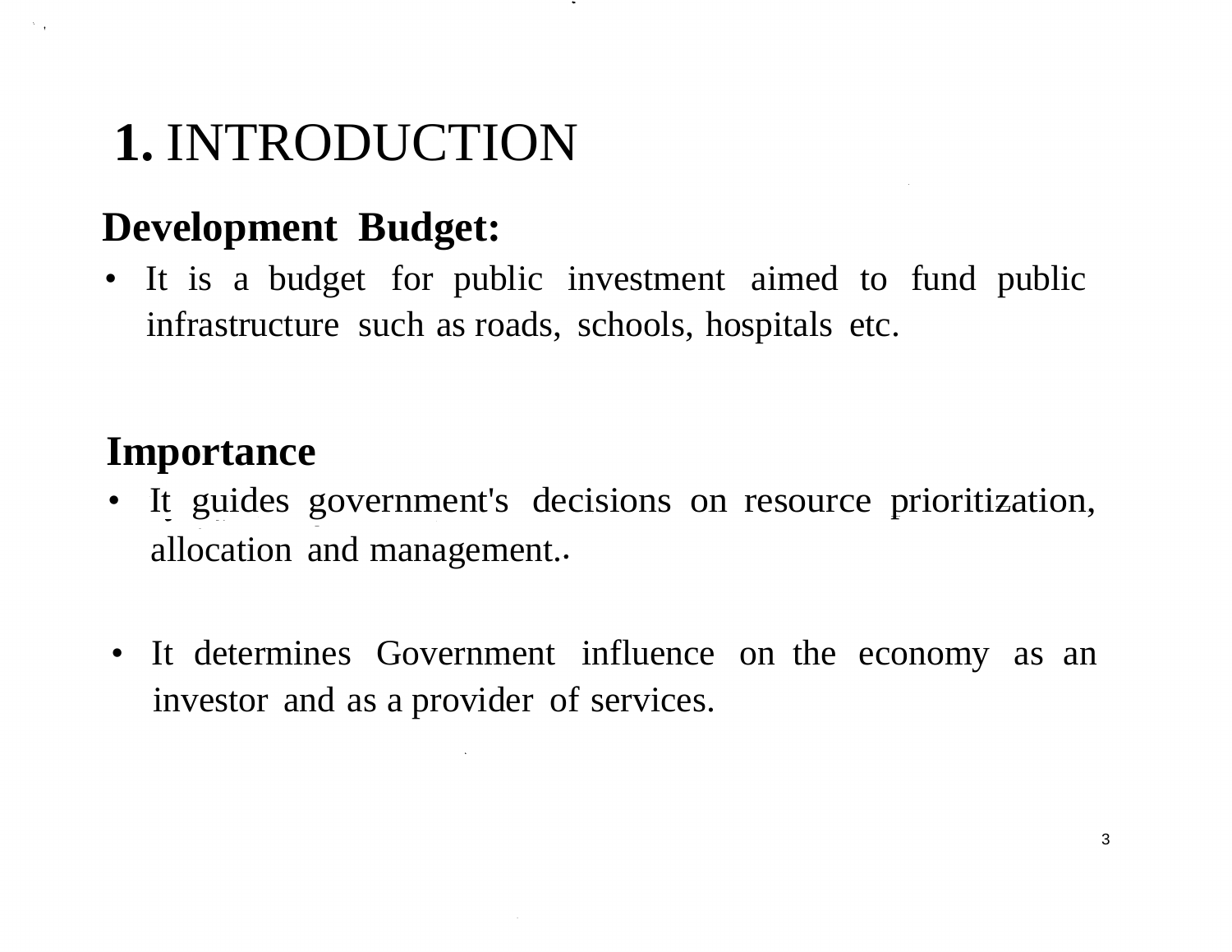#### 2. National Budget Cycle and Calendar

Stages of the Development Budget

- o Budget Preparation (June Early Feb) *June <sup>2014</sup> - Feb <sup>2015</sup>*
- o Approval (Mid Feb -April) *Feb 2015-April2015*
- o Implementation (April- March) *April <sup>2015</sup> - March <sup>2016</sup>*
- o Monitoring and Control (April- March) *April <sup>2015</sup> - March <sup>2016</sup>*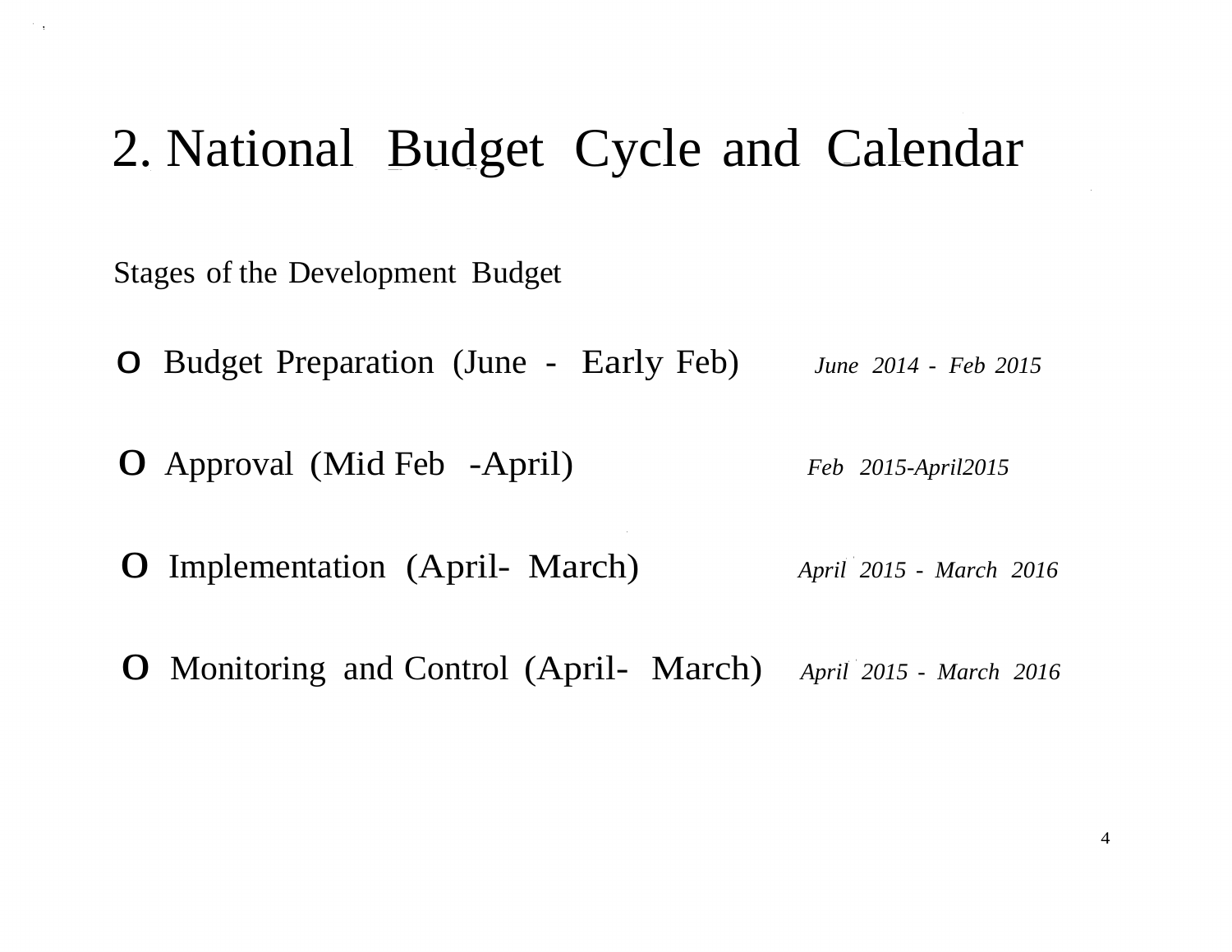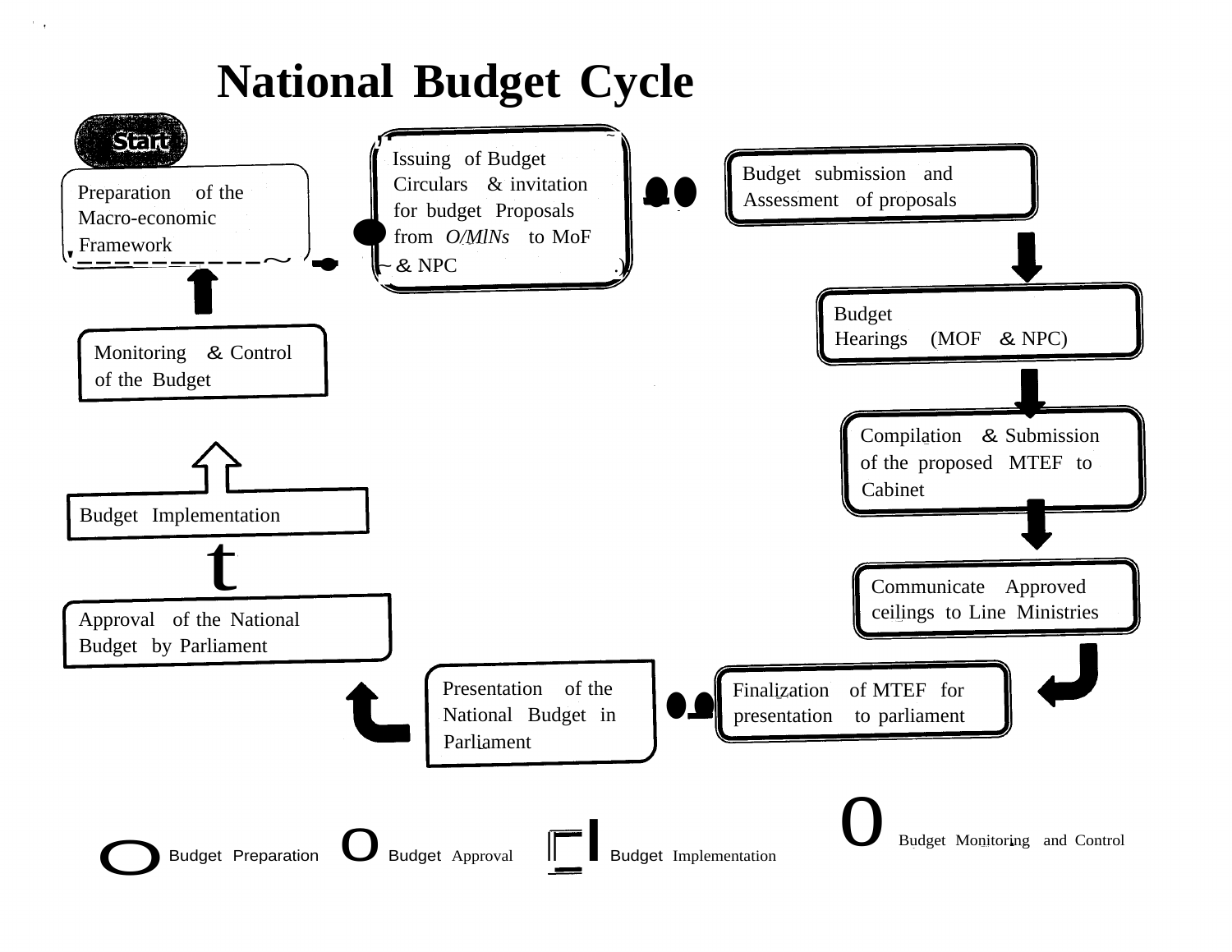## 3. KEY DATES FOR THE NATIONAL BUDGET CYCLE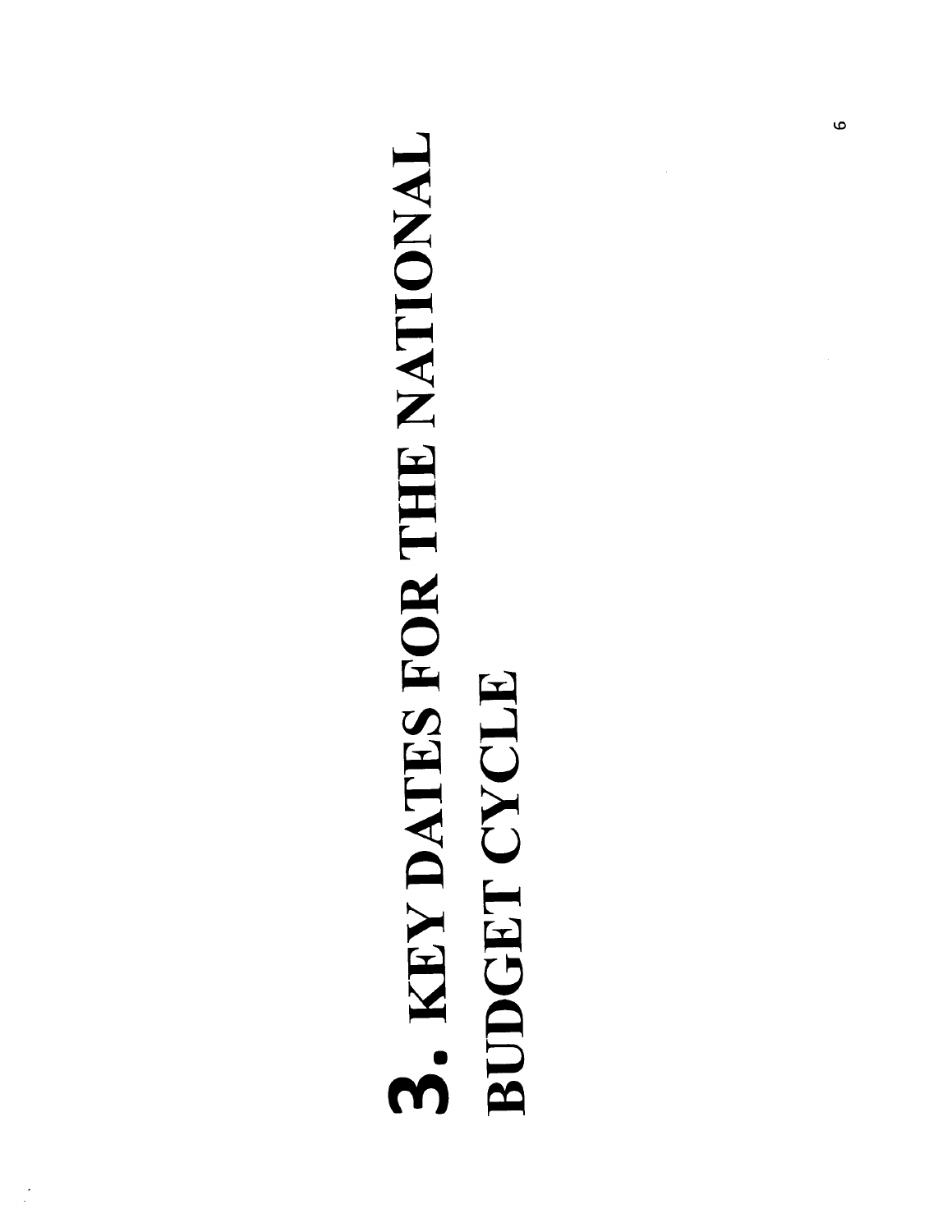#### Budget Preparation Stage (June - Early Feb)

 $\lambda_{\rm max}$ 

 $\sim$ 

| <b>Month</b>        | <b>Activity</b>                                           | <b>Responsible Institution</b> |
|---------------------|-----------------------------------------------------------|--------------------------------|
| June                | Preparation of Macro<br>Economic Framework                | ; NPC, MoF $&$ BoN             |
| July                | Budget circular to<br>D/M/As (Votes)                      | MoF & NPC                      |
| <b>Early August</b> | <b>Budget workshop</b>                                    | <b>NPC</b>                     |
| September           | Deadline of submission<br>for project proposals<br>(PIFs) | D/M/As                         |
| October             | Appraisals and<br>evaluation of<br>documents (PIFs)       | <b>NPC</b>                     |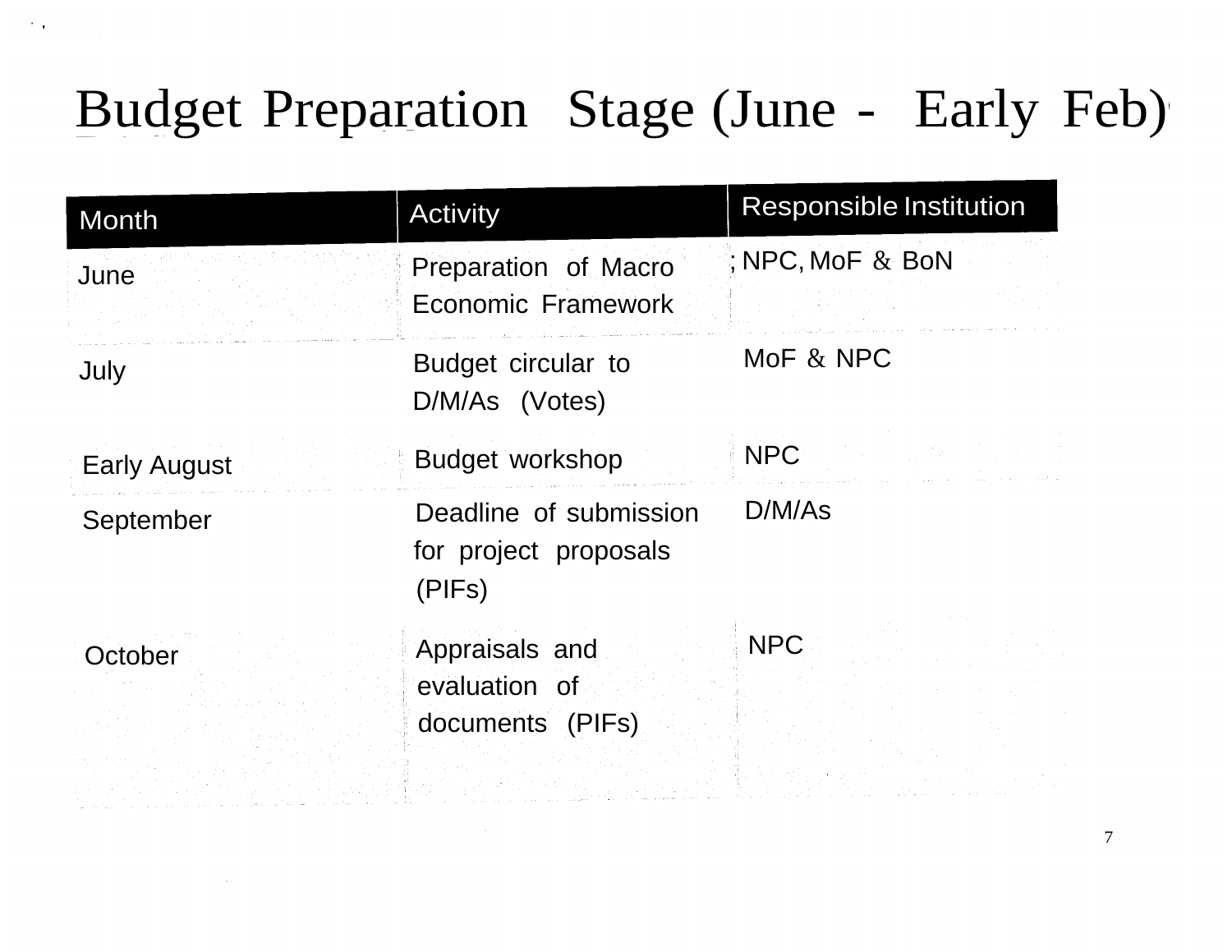#### Budget Preparation Stage (June - Early Feb)

· ,

| Month    | <b>Activity</b>                                                                           | <b>Responsible Institution</b> |
|----------|-------------------------------------------------------------------------------------------|--------------------------------|
| October  | <b>Budget Hearings</b>                                                                    | NPC& MoF                       |
| November | Votes to incorporate<br>comments and<br>suggestions made<br>during the budget<br>hearings | O/M/As                         |
| December | <b>Discussions between</b><br>NPC and MoF on<br>overall budget<br>: submissions           | NPC and Ministry of<br>Finance |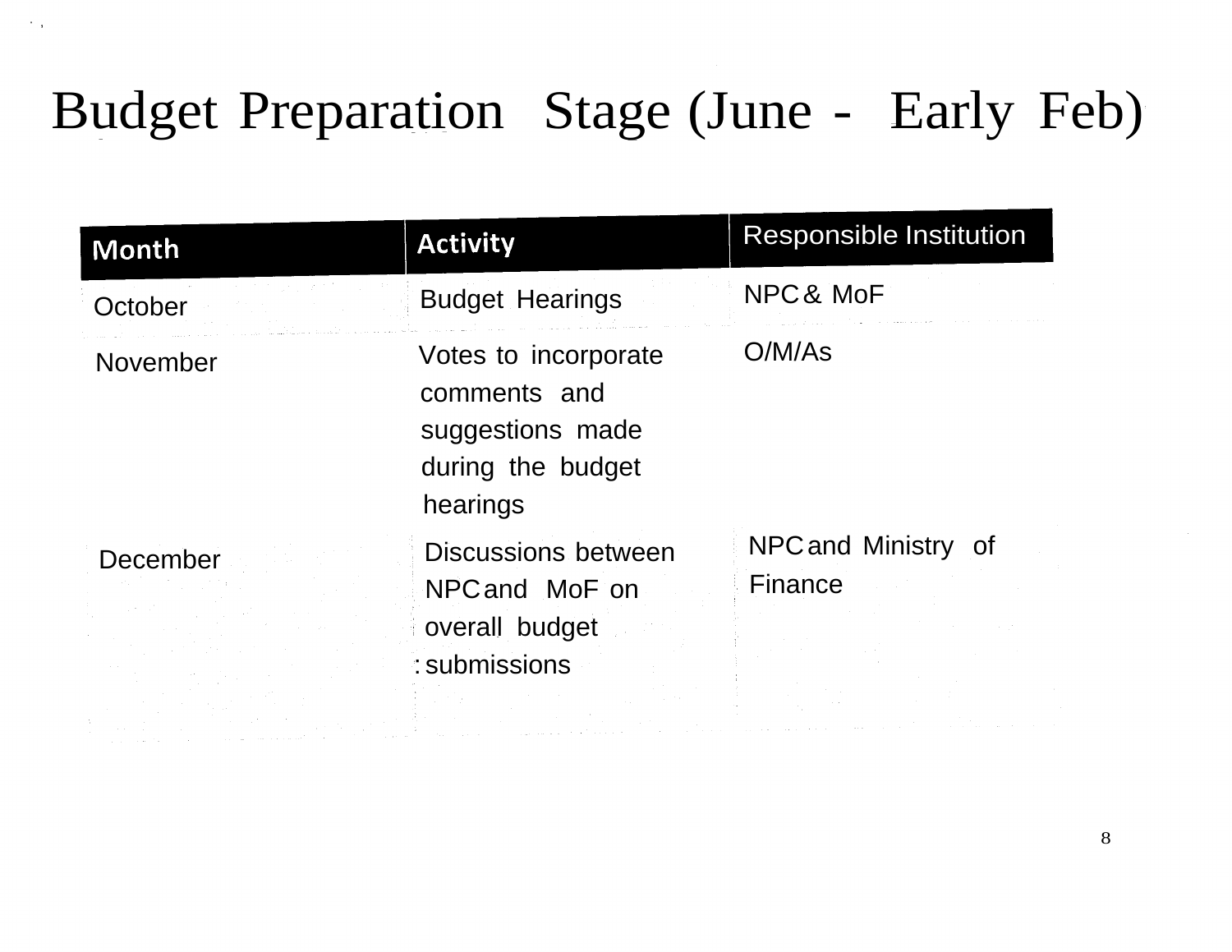#### Budget Preparation Stage (June - Early Feb) **Cont...**

 $\sim$   $_{\bullet}$ 

| Month                             | <b>Activity</b>                                                                                               | Responsible Institution |
|-----------------------------------|---------------------------------------------------------------------------------------------------------------|-------------------------|
| Mid December/ Early<br>January    | Ministry of Finance<br>communicate<br>Development Budget<br>ceilings to NPC                                   | of Finance<br>Ministry  |
| Mid December/<br>Early<br>January | Communication of ceilings<br>to votes and adjustment of<br>votes submissions to be<br>within the set ceilings | NPC and D/M/A's         |
| Mid January/ February             | Submission of the final<br>Development budget to<br>the Ministry of Finance                                   | <b>NPC</b>              |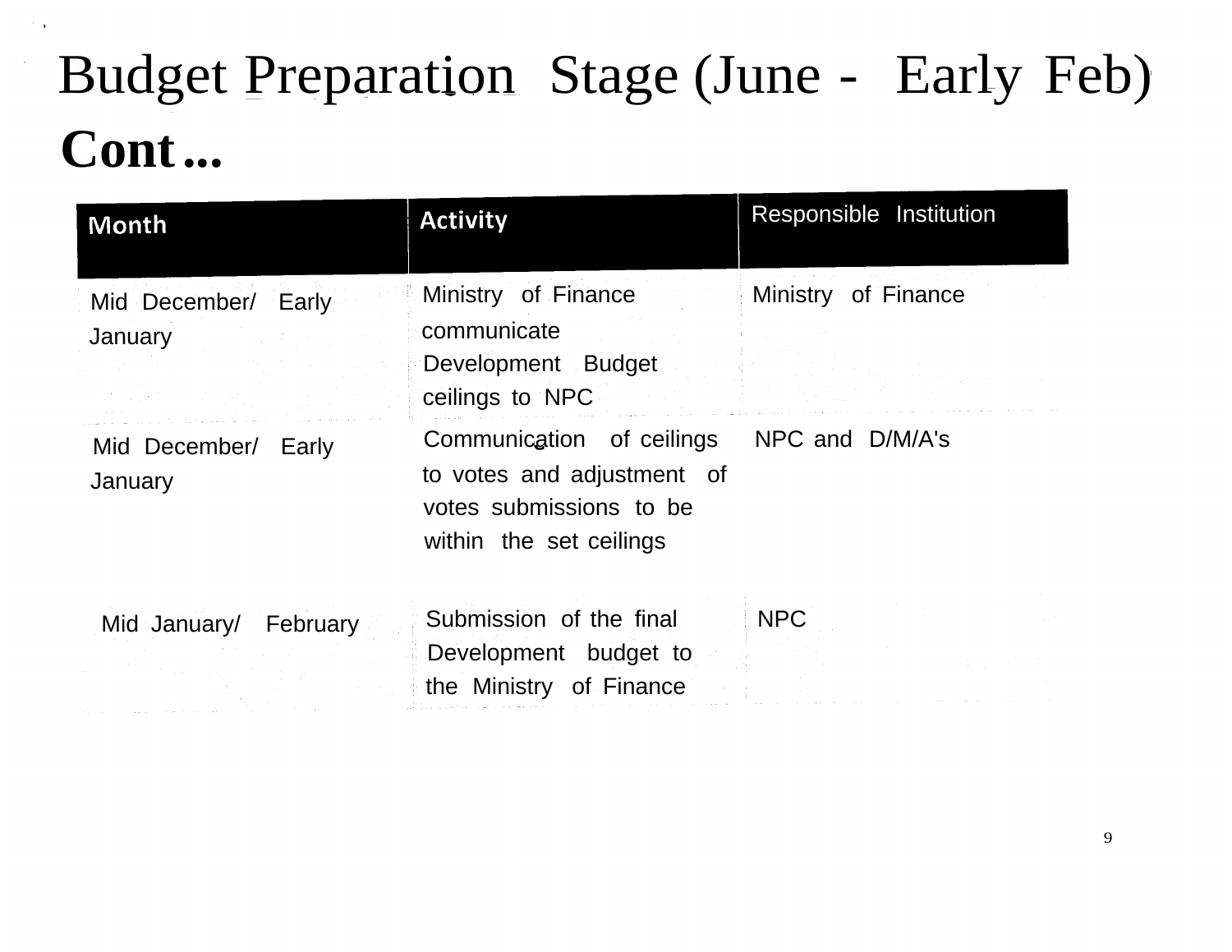#### Approval Stage (Mid Feb - April)

 $\sim$   $\sim$ 

| Month               | <b>Activity</b>           | <b>Responsible Institution</b> |
|---------------------|---------------------------|--------------------------------|
| Mid Februaryf Early | . Printing of the         | NPC                            |
| <b>March</b>        | <b>Development Budget</b> |                                |
|                     | books for Parliament      |                                |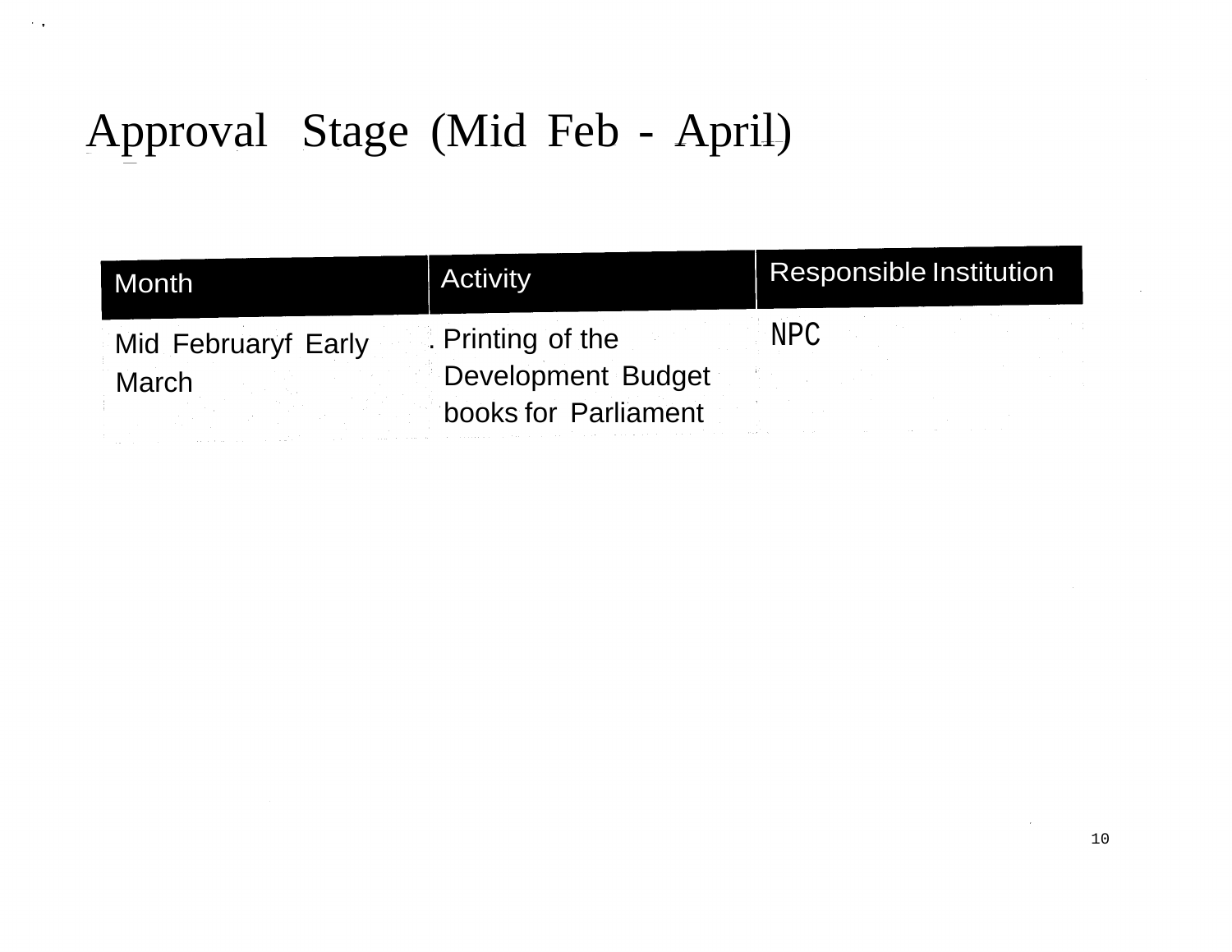#### Approval Stage (Mid Feb - April) Cont ....

 $\sim$   $\sim$ 

| Month                                  | <b>Activity</b>                                                   | <b>Responsible Institution</b> |
|----------------------------------------|-------------------------------------------------------------------|--------------------------------|
| Mid February/ Early<br>March           | Tabling of the National<br><b>Budget</b>                          | Hon. Minister of<br>Finance    |
| Mid February/<br>Early<br><b>March</b> | Approval National<br><b>Budget by Parliament</b><br>and Enactment | Parliament                     |

 $\sim 100$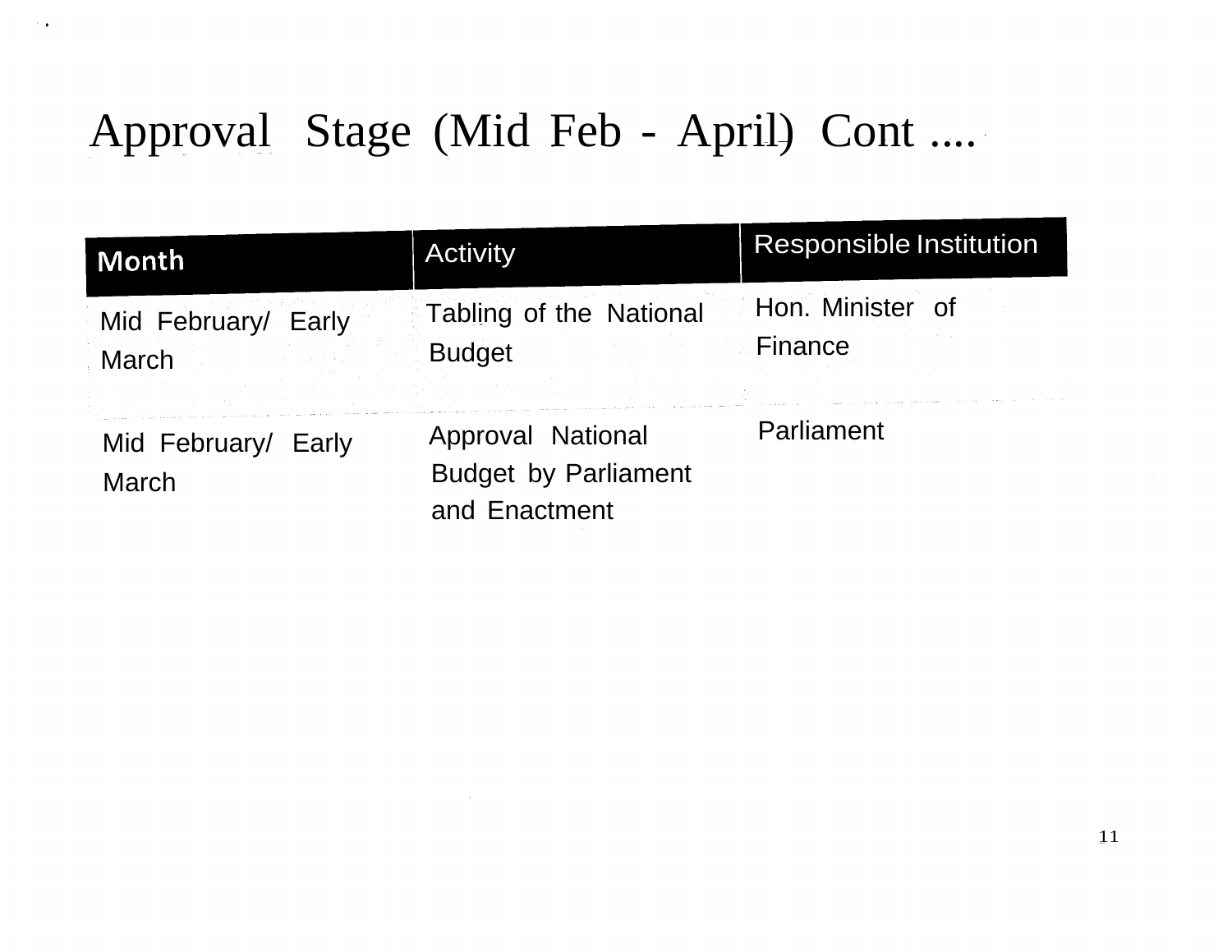#### Implementation Stage (April - March)

| Month                      | <b>Activity</b>                                                       | Responsible<br>Institution                                                                                                |
|----------------------------|-----------------------------------------------------------------------|---------------------------------------------------------------------------------------------------------------------------|
| April                      | - Printing and<br>distribution of the<br>•Development budget<br>books | <b>NPC</b>                                                                                                                |
| April - March next<br>Year | Implementation<br>_of<br>Projects                                     | Line Ministries,<br><b>Regional Councils,</b><br><b>Local Authorities and</b><br><b>State Owned</b><br><b>Enterprises</b> |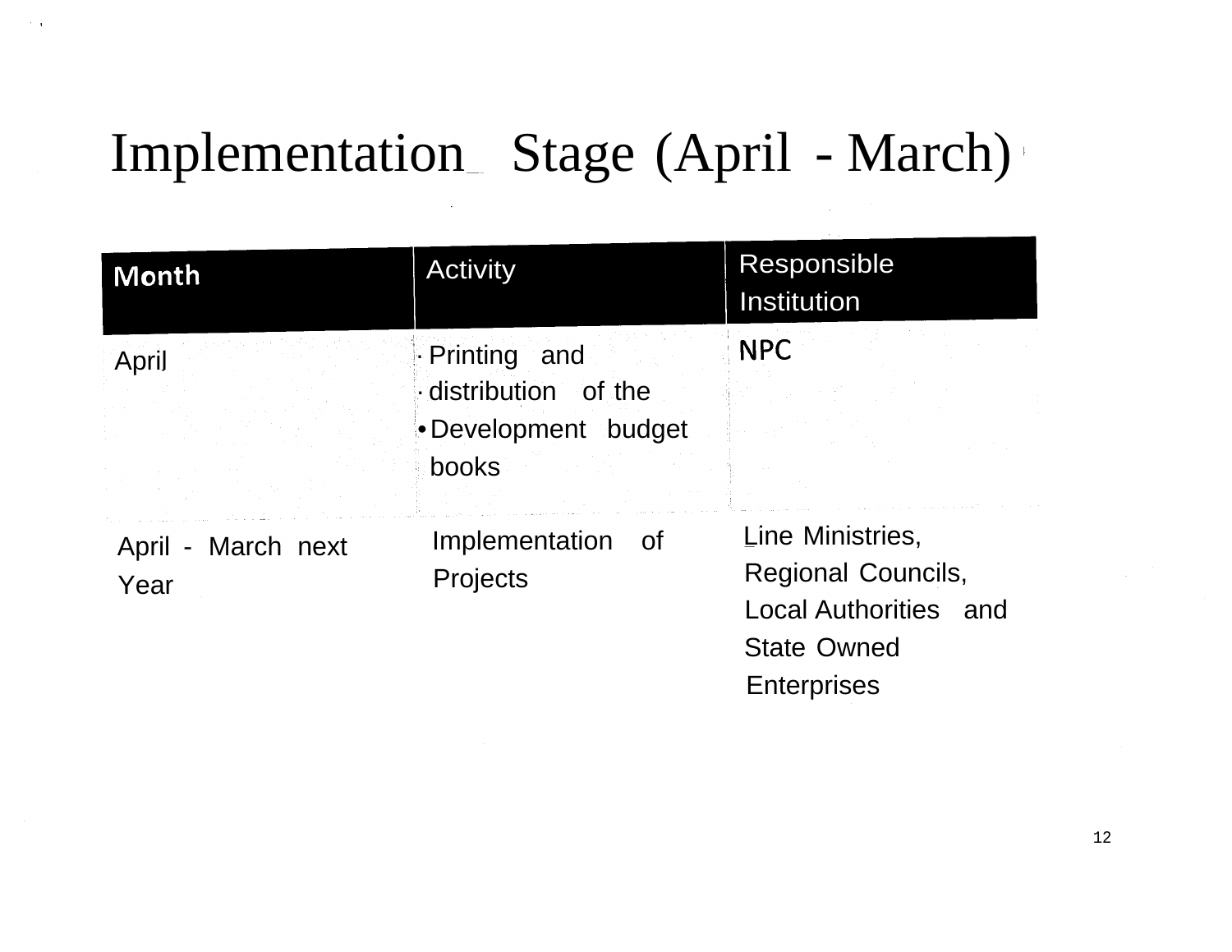#### Monitoring & Control Stage (April-March)

 $\sim$   $\alpha$ 

| Month                      | <b>Activity</b>                                                                                  | Responsible<br><b>Institution</b>                                      |
|----------------------------|--------------------------------------------------------------------------------------------------|------------------------------------------------------------------------|
| April - March next<br>Year | <b>Monitoring</b> and<br>Control of the<br>Development Budget                                    | Implementers, NPC,<br><b>RCs, Parliament and</b><br>the general public |
|                            | and project Execution<br>through Quarterly and<br><b>Annual Progress</b><br>reports and physical |                                                                        |
|                            | project visits                                                                                   |                                                                        |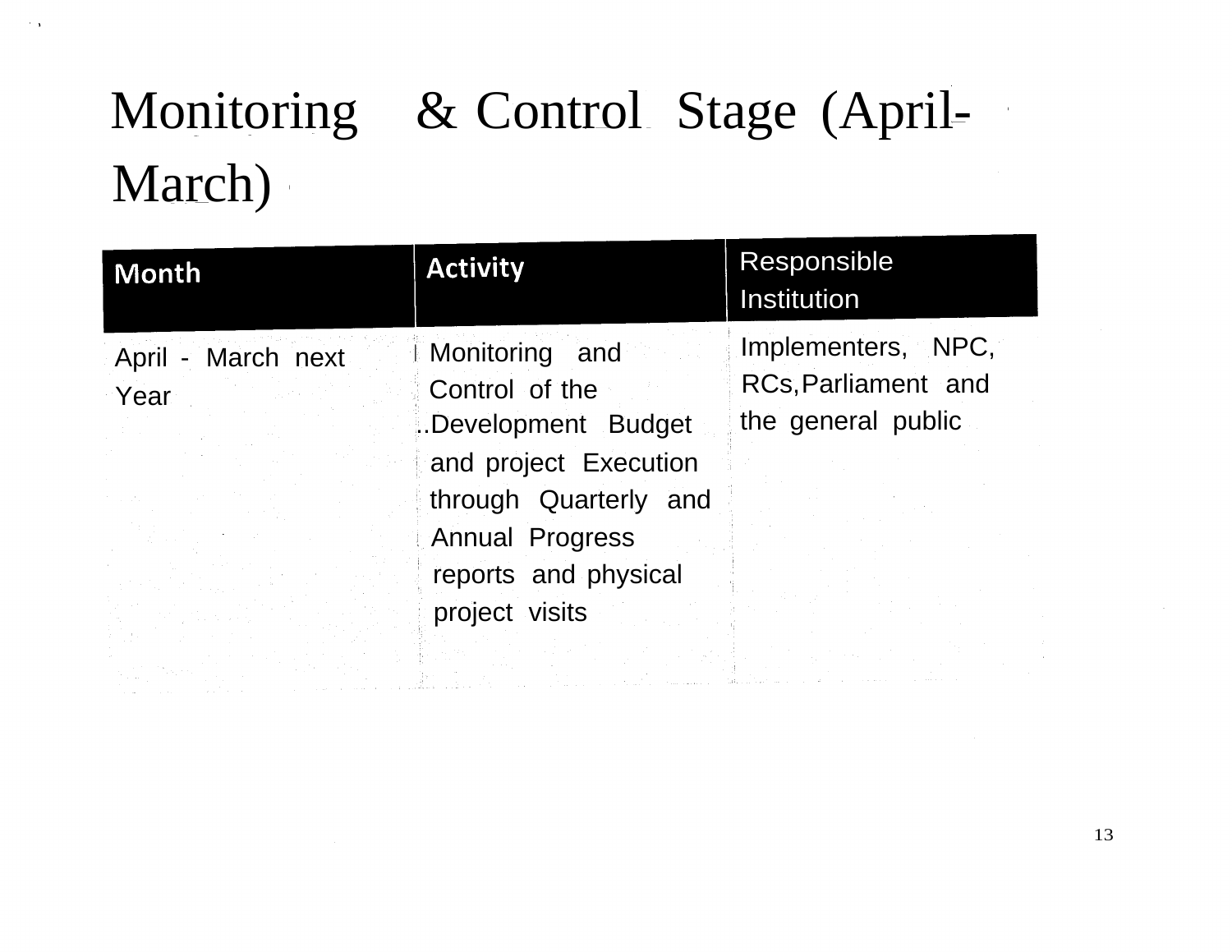#### 4. PROJECT IDENTIFICATION AND BUDGETING APROACH

• Bottom Up Approach

· .

• Top Down Approach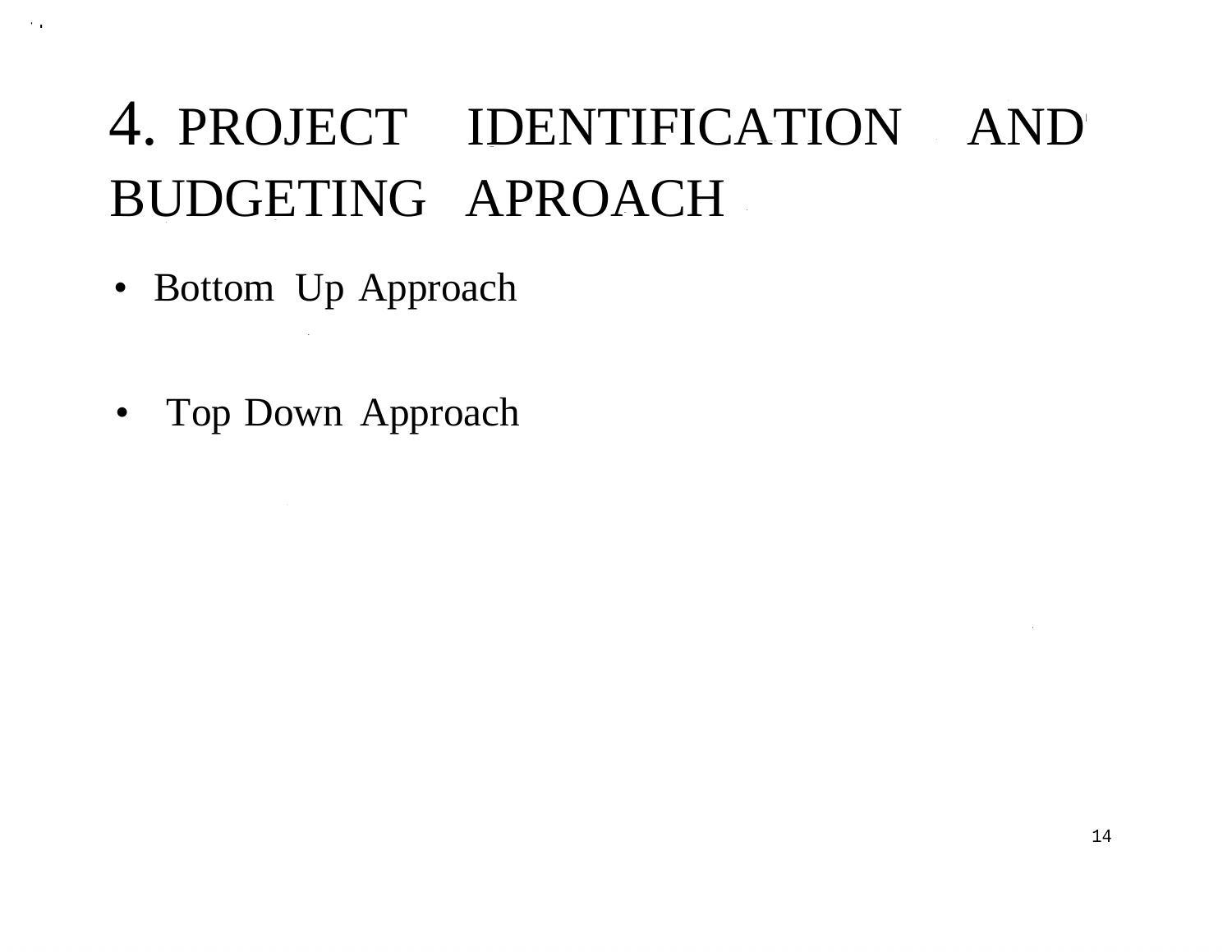#### BOTTOM UP APPROACH

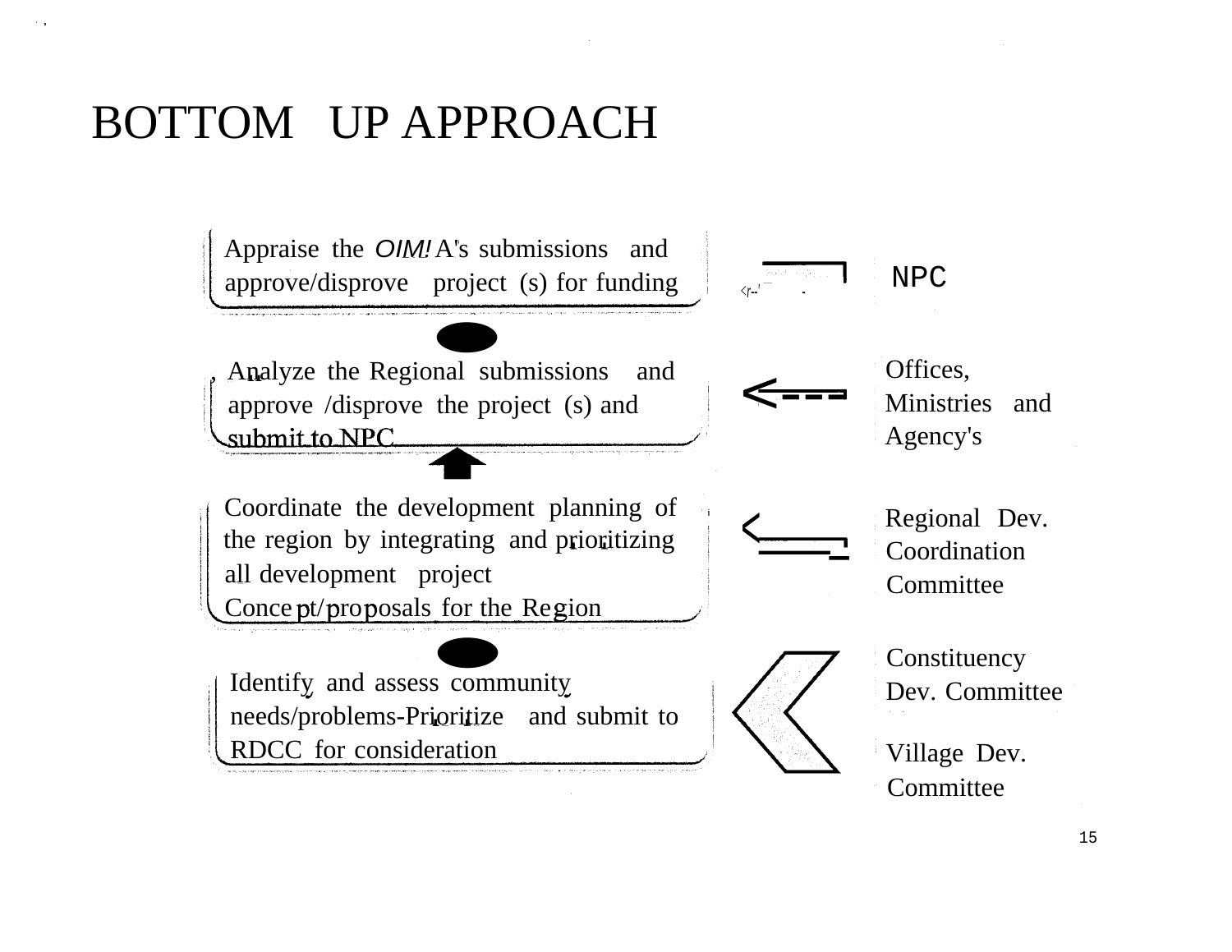# HOROOWN APPROACH

 $\frac{1}{2}$ 

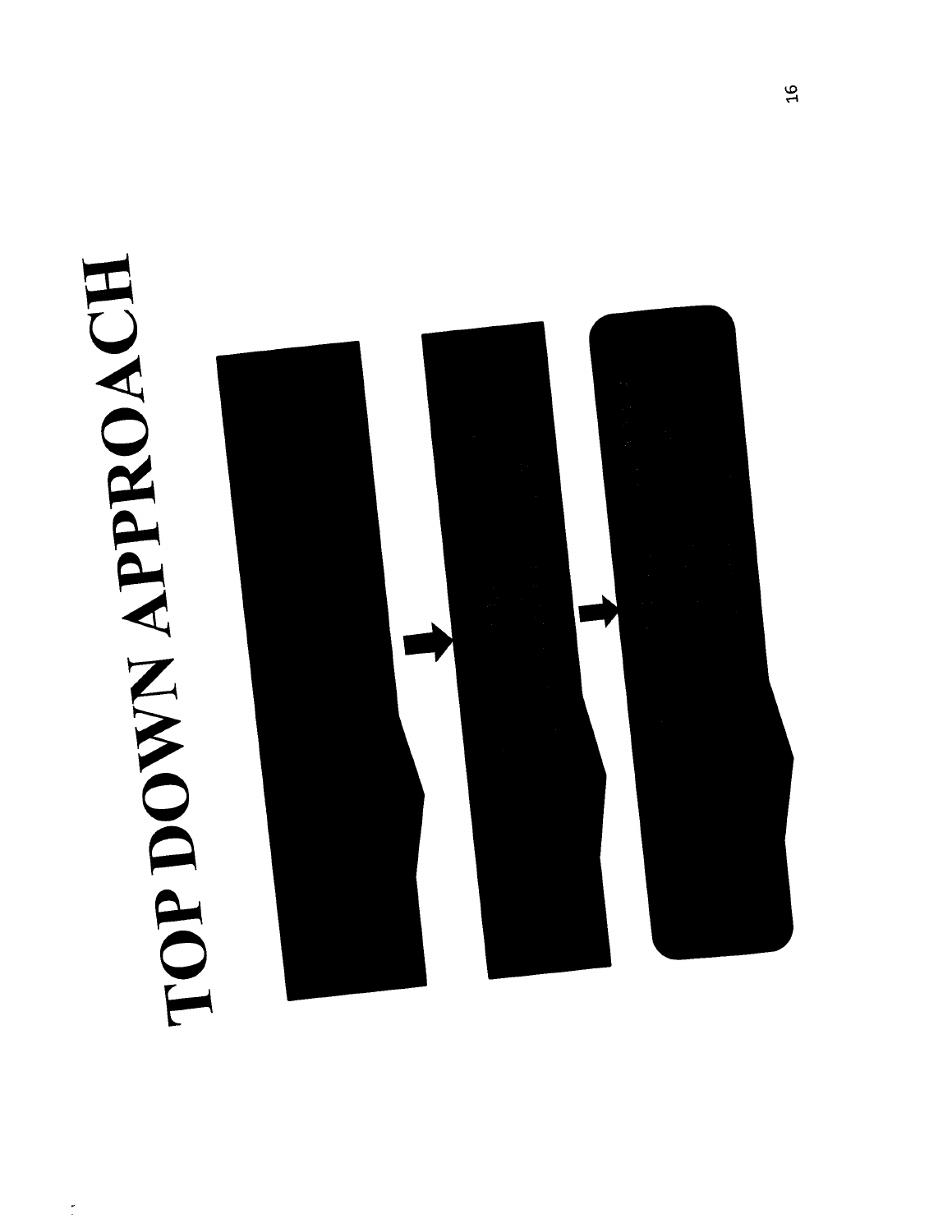#### **5. DEVELOPMENT BUDGET AND PROJEeT IMPLEMENTATION**

- **• Key stakeholders in project implementation**
	- \_Line Ministries, Res, Local Authorities
	- \_Department of Works
	- **- MoF**
	- **- NPC**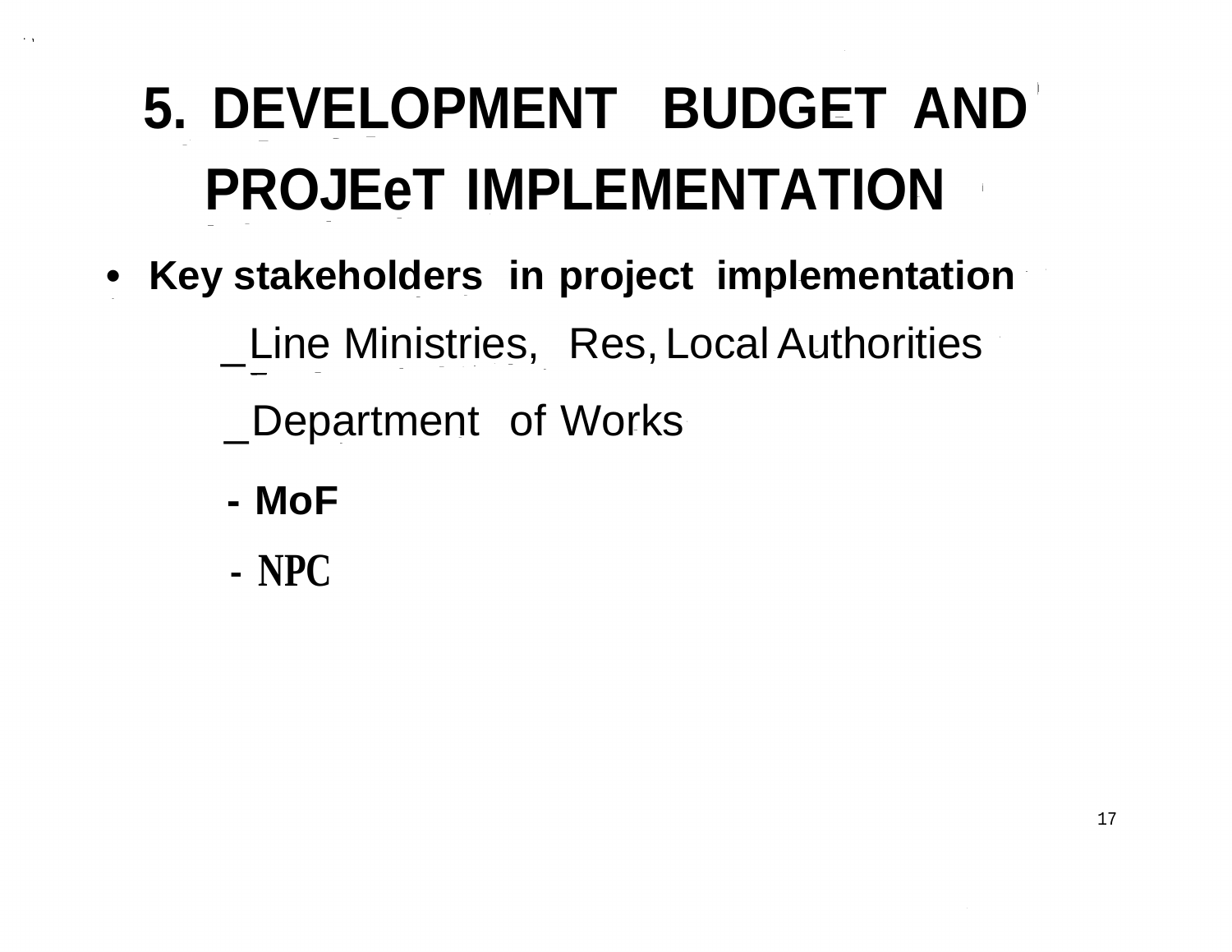#### **5. DEVELOPMENT BUDGET AND PROJECTIMPLEMENTATION**

- Projects are implemented by line ministries, Regional Councils, Local Authorities and State **Owned Enterprises**
- As soon as the National Budget is approved, implementers can start the process of implementation i.e preparing the TOR and consultation with the Department of Works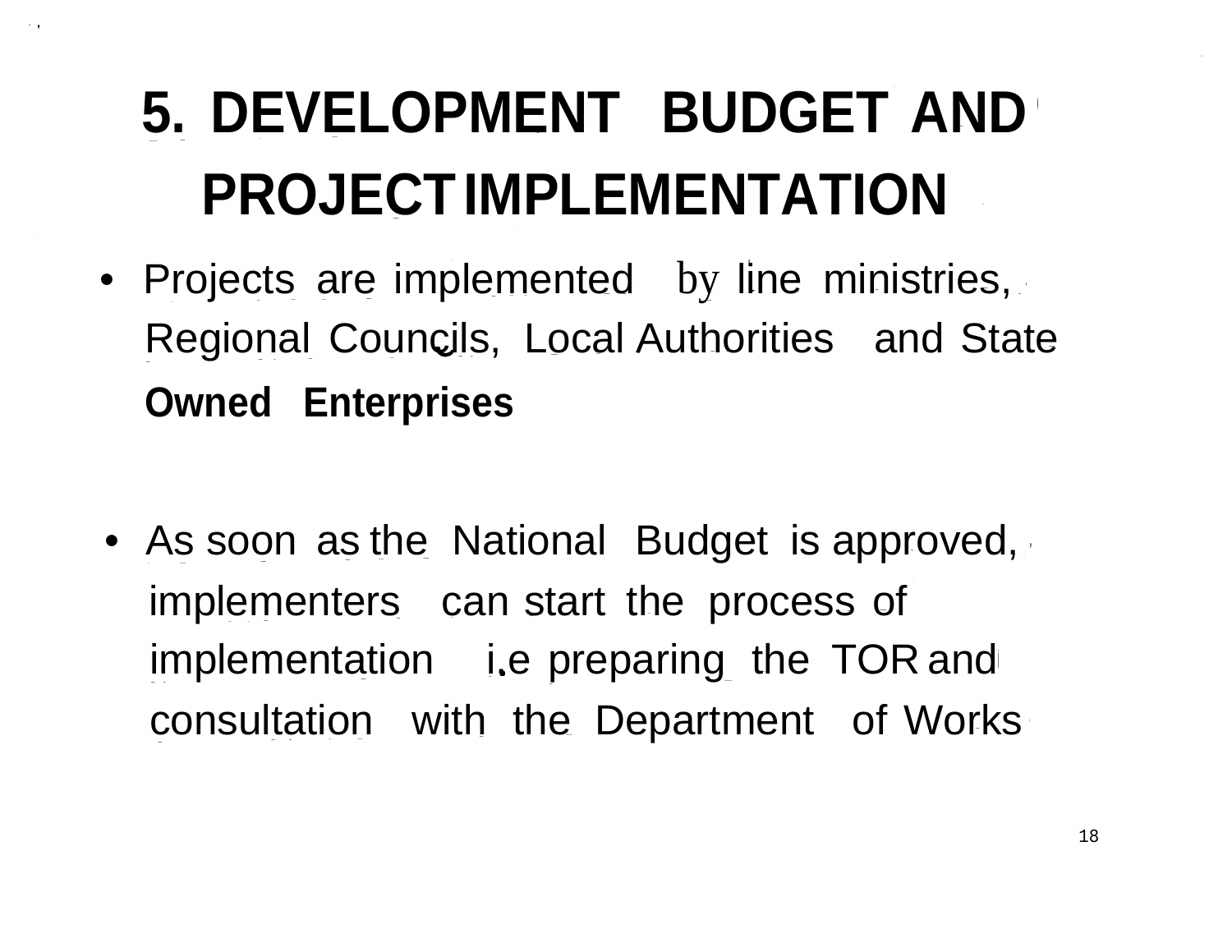#### THE ROLE OF THE IMPLEMENTERS

- Prepare the TOR
- Consult the DoW for the advertisement of the tender by the National Tender Board (Line Ministries)
- Projects for the Regional Councils and local **Authorities are advertised and awarded through** the Regional and local Authority's Tender **Boards**
- Oversee and monitor the day to day implementation of the projects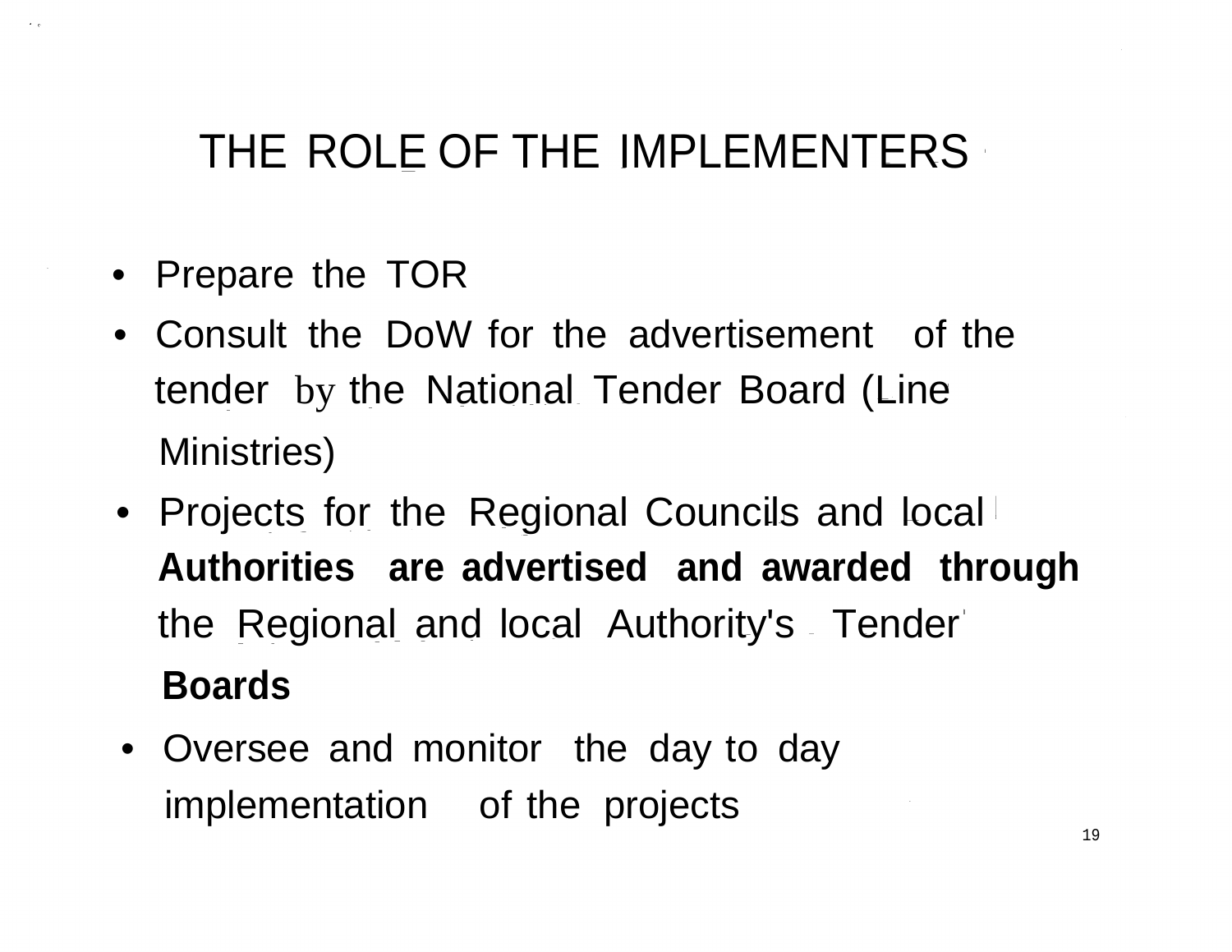#### **The Role of the Department of Works**

• Prepare Tender Documents, Drawings, Bills of **Quantities and final cost estimates of the** project and submitting the tender documents **to the National Tender Board for advertisement**

**• Evaluate tender documents**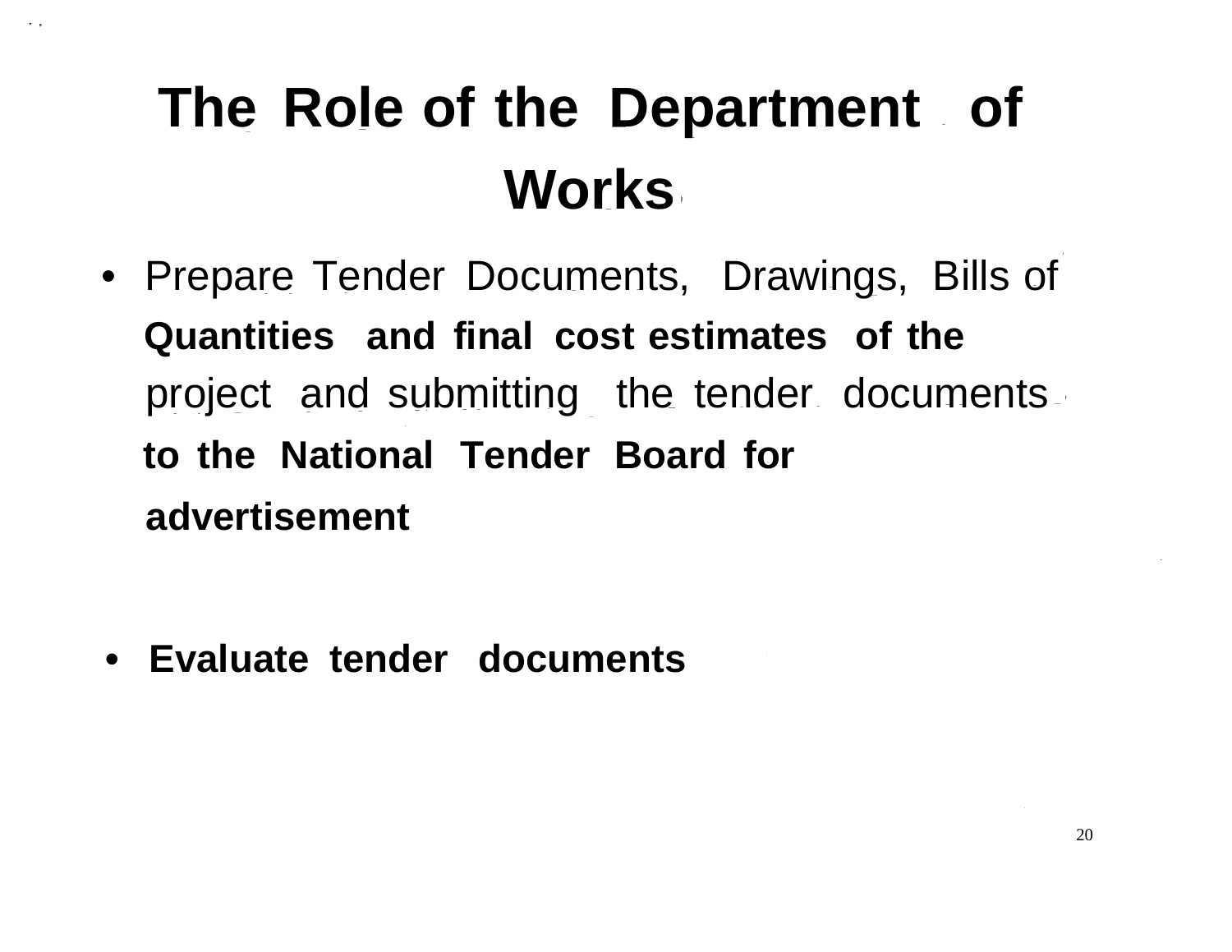#### **The Role of the Department of Works**

- Check the Tenderers Bills of Quantities for their rates and accuracy of calculations and verifying Tenderers' suitability for the project
- Identification and appointment of suitable Consultants to undertake the feasibility **studies**
- **• Evaluate the feasibility study reports**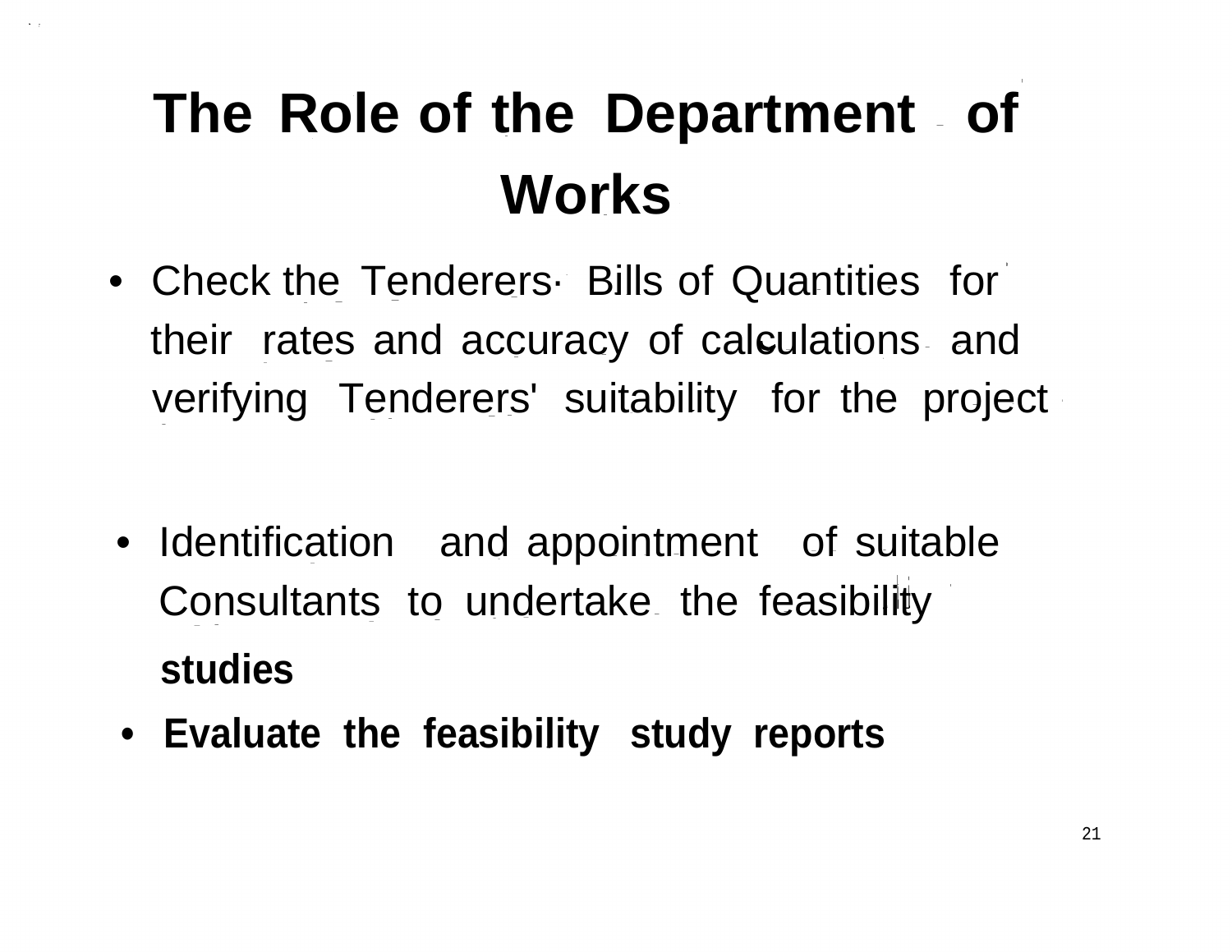#### **The Role of the Department of Works**

- **• Sign the Contracts**
- Approve the selected sub-contractors
- Monitor the performance of contractors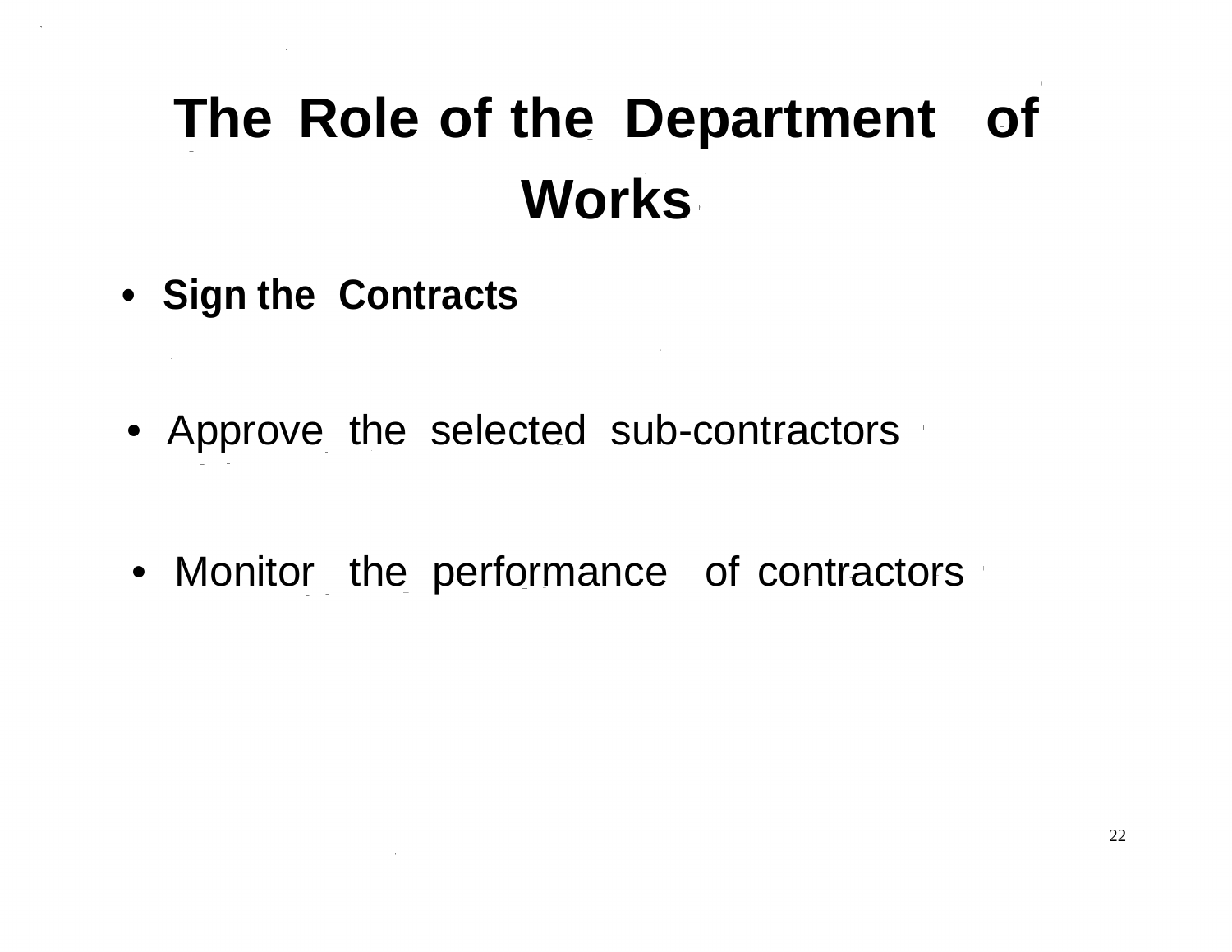#### The Role of Ministry of Finance

- Release funds for the payment of contractors
- Monitor and control the National Budget **Execution**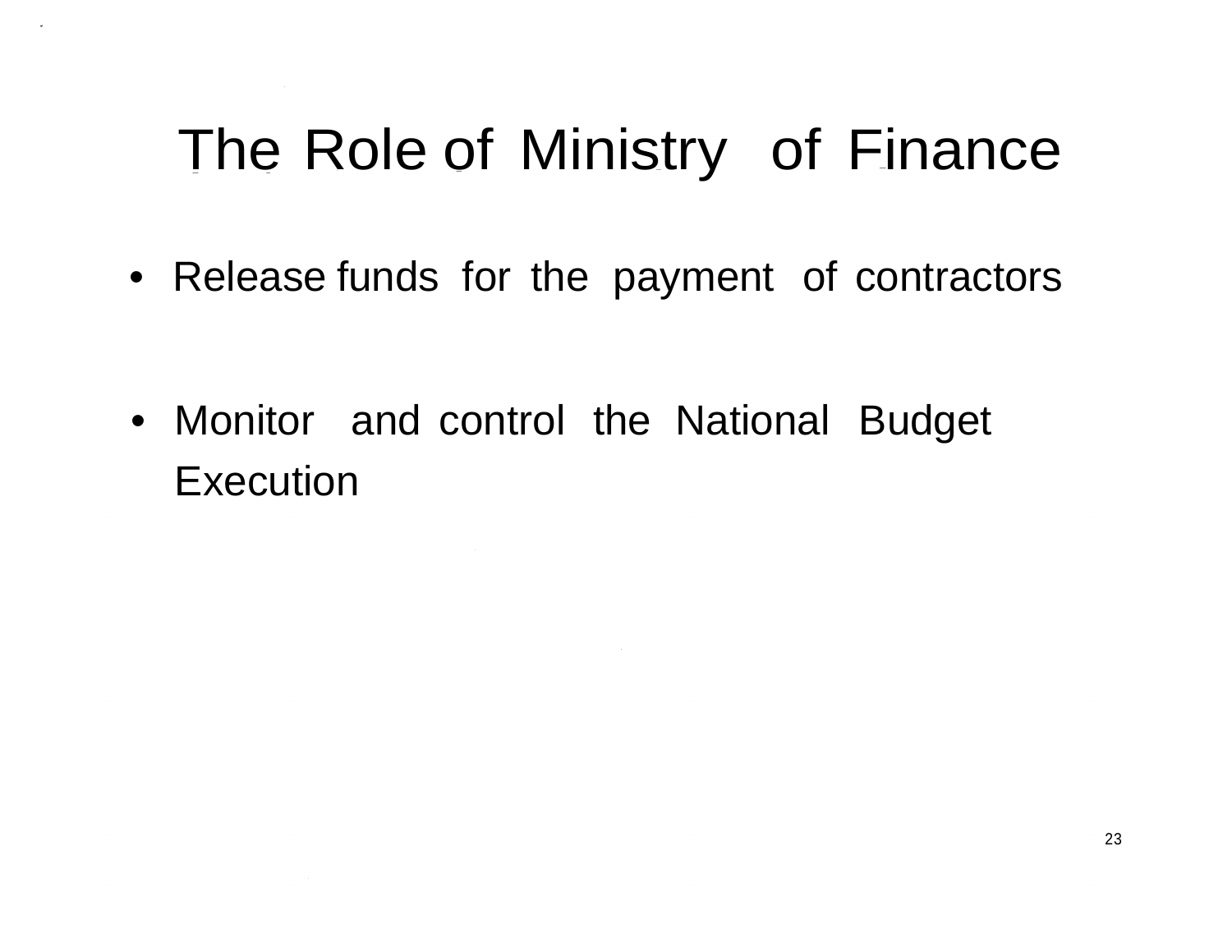#### **The Role of National Planning Commission**

- Monitor the project implementation and **Development Budget Execution**
- **• Undertake physical project visits**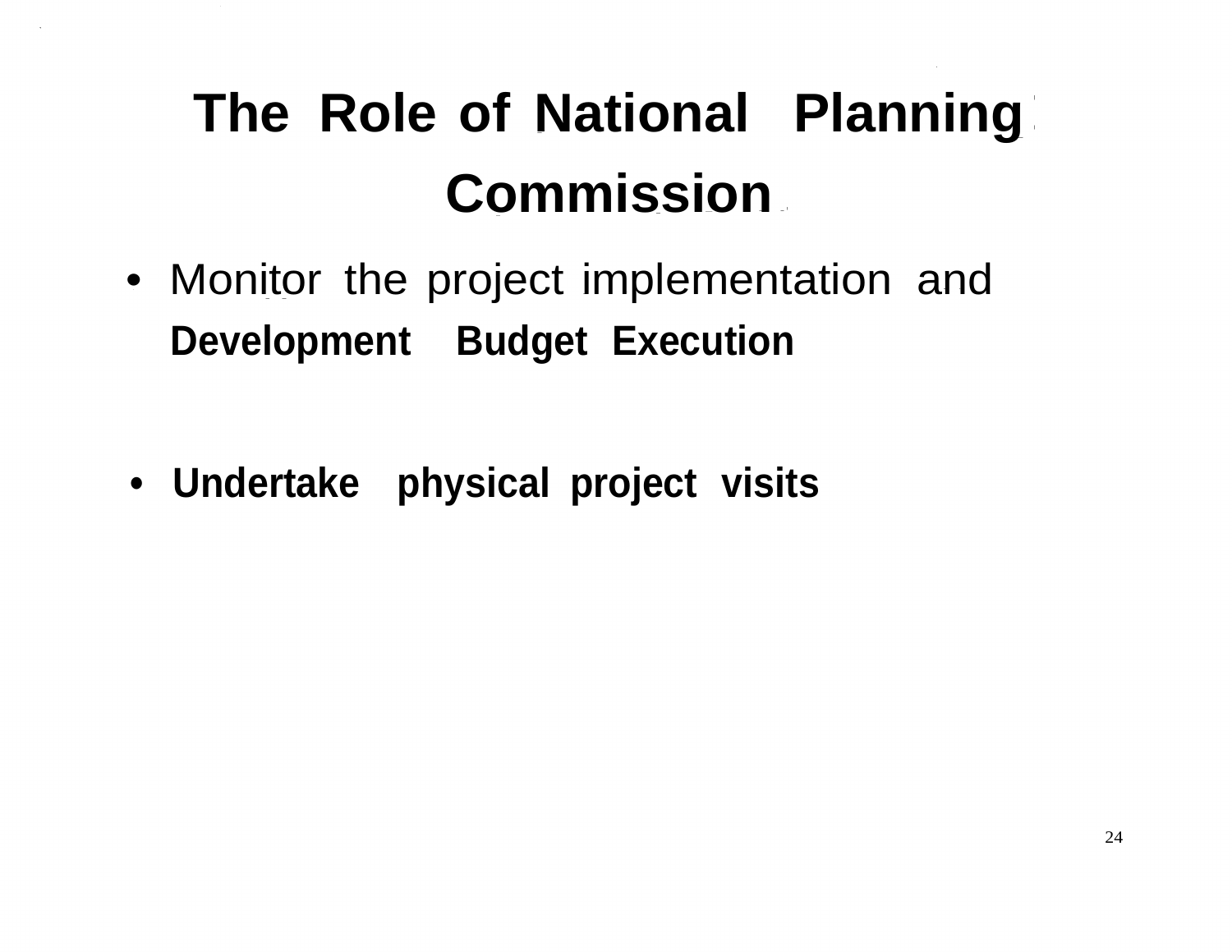#### **6. Conclusion**

• The Development Budget is a tool to implement development projects and programmes and require concerted effort of all stakeholders to ensure national development and provision of services to our **citizens.**